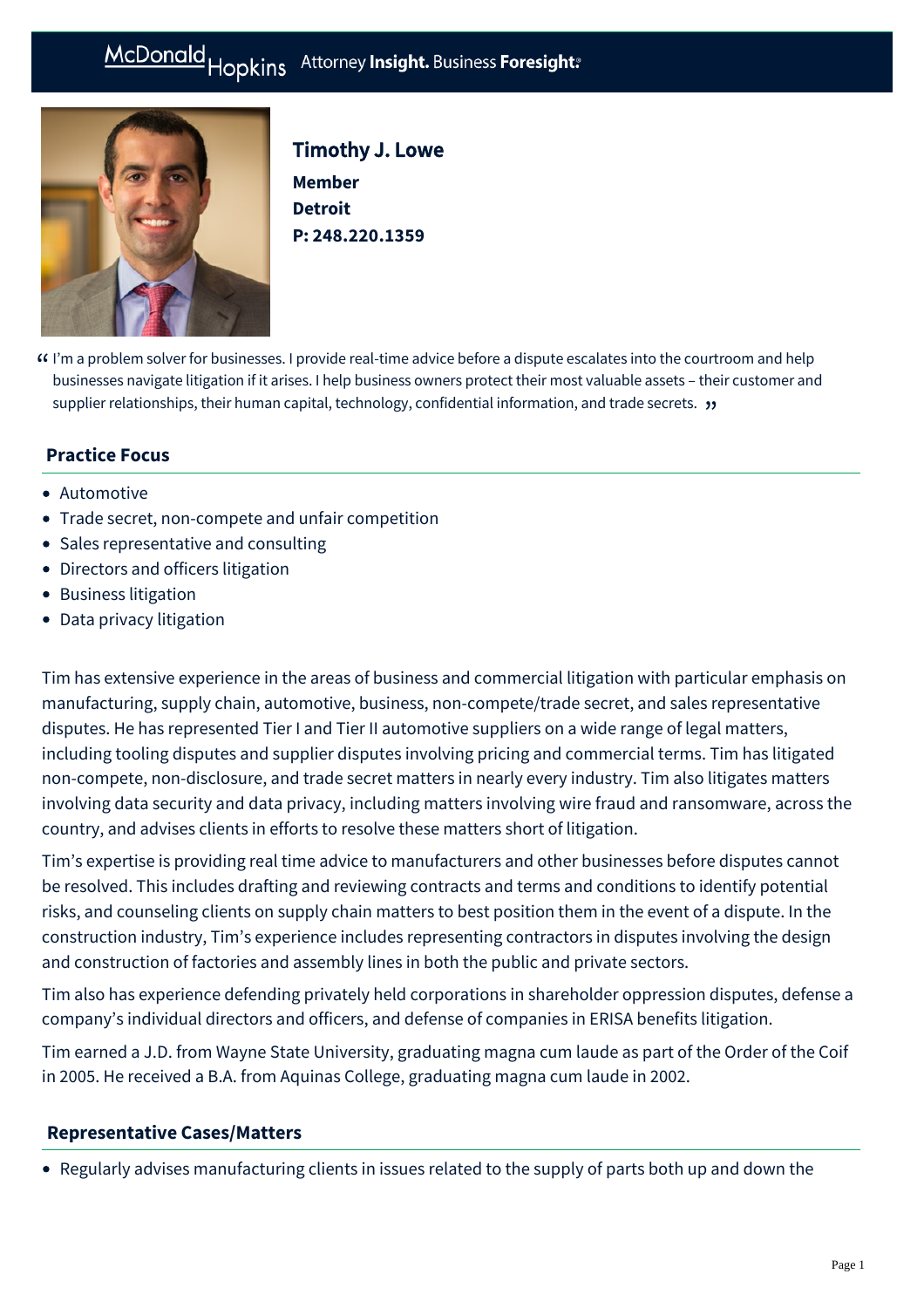supply chain. This includes analysis of purchase orders and supply agreements to determine the best strategy to meet the clients goals, and the litigation of supply disputes when a resolution cannot be achieved.

- Successfully obtained preliminary and permanent injunctive relief and monetary damages while enforcing non-competition agreements in a variety of industries.
- Represented automotive clients in commercial disputes related to product recalls.
- Counseled manufacturers of consumer products on issues related to product safety recalls including requirements for government notification and potential liability.
- Represented logistics suppliers in a variety of industries in the provision of logistics services, including justintime delivery of parts, kitting, sequencing, and other related services.
- Represented automation contractor in a dispute involving the construction of a facility for the manufacture of airplane wings.
- Successfully represented multiple manufacturing companies in supply disputes related to the termination of contracts from both the customer and supplier perspective. Successfully obtained injunctive relief requiring suppliers to both ship parts and release tooling.
- Successfully defended global logistics company in defense of claims related to failed MRO program involving issues related to ontime delivery and electronic ordering and delivery processes.
- Obtained summary judgment for bank accused of fraudulently approving commercial loans.
- Favorably resolved claim involving multimillion dollar escrow from purchase and merger of international company.
- Won arbitration award for software and controls company related to construction of an assembly line to manufacture munitions.

## **Admissions - Court**

- U.S. Court of Appeals for the 6th Circuit
- U.S. District Court for the Eastern District of Michigan
- U.S. District Court for the Northern District of Ohio
- U.S. District Court for the Western District of Michigan

## **Admissions - State**

• Michigan

## **Education**

- Wayne State University Law School
- Aquinas College Grand Rapids Michigan

## **Honors and Awards**

- Selected for inclusion in Michigan Super Lawyers (2013-2017)
- Selected for inclusion in Michigan Rising Stars (2012)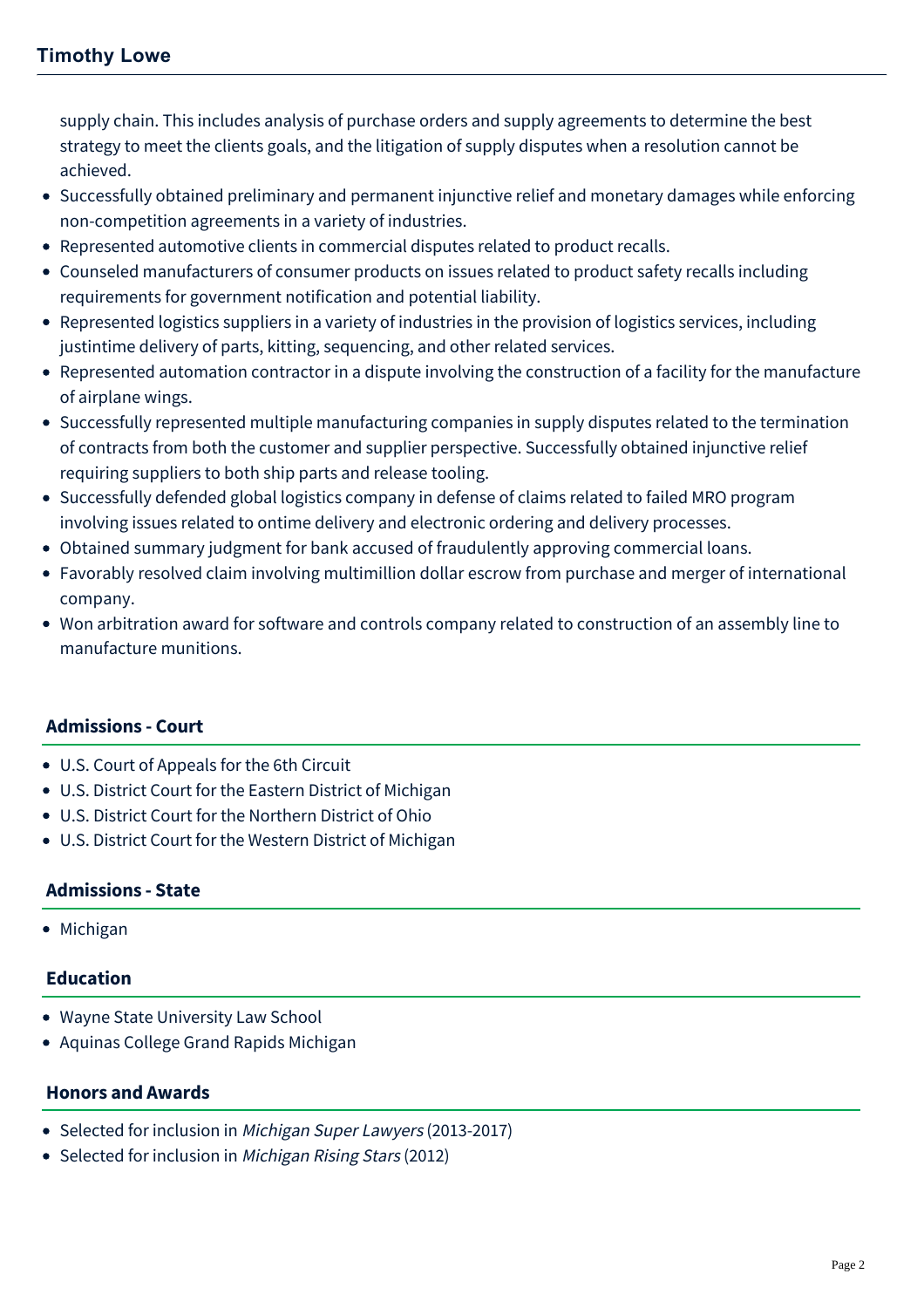## **Professional Membership**

- State Bar of Michigan
- Federal Bar Association
- Detroit Metropolitan Bar Association

#### **Alerts**

- [Industry specific privacy laws becoming a new norm](https://mcdonaldhopkins.com/Insights/February-2021/Industry-specific-privacy-laws-becoming-a-new-norm)
- [Companies with employees in Massachusetts will be affected by non-compete agreement reform](https://mcdonaldhopkins.com/Insights/August-2018/Companies-with-employees-in-Massachusetts-will-be)
- [3 questions to consider before terminating a sales representative](https://mcdonaldhopkins.com/Insights/December-2015/3-questions-to-consider-before-terminating-a-sales)

## **Blog Posts**

- [Employment Law Q&A: Are my organization's non-compete agreements with our healthcare providers](https://mcdonaldhopkins.com/Insights/March-2022/Healthcare-noncompete-agreements-enforceability) enforceable?
- [FTC and federal intervention on non-competes may cause unnecessary hardship on companies reasonably](https://mcdonaldhopkins.com/Insights/January-2022/Lowe-urges-FTC-to-avoid-limiting-non-competes) trying to protect their assets
- [Non-compete agreements are enforceable to the extent they are reasonable](https://mcdonaldhopkins.com/Insights/December-2021/Noncompete-enforceable-if-reasonable)
- [Deadlines to comply with new restrictive covenant law loom in several states](https://mcdonaldhopkins.com/Insights/October-2021/Deadlines-to-comply-with-new-restrictive-covenant)
- [Biden's Executive Order encourages review of the use of noncompete clauses but stops short of proposing](https://mcdonaldhopkins.com/Insights/July-2021/Bidens-Executive-Order-encourages-review-of-the-us) a ban
- [Biden Administration targets competition](https://mcdonaldhopkins.com/Insights/July-2021/Biden-Administration-targets-competition)
- [Washington, D.C. bans all noncompete agreements, joining list of other states with restrictive noncompete](https://mcdonaldhopkins.com/Insights/February-2021/Washington-DC-bans-all-noncompete-agreements-joini) legislation
- [Words matter: "ANY REASON" may mean "SOME REASON" in triggering a post-employment restrictive](https://mcdonaldhopkins.com/Insights/August-2020/Words-matter-in-triggering-post-employment-restric) covenant
- [Critical updates coming to state non-compete laws](https://mcdonaldhopkins.com/Insights/July-2019/Critical-updates-coming-to-state-noncompete-laws)
- [Aggressive state action being taken over noncompete agreements](https://mcdonaldhopkins.com/Insights/November-2017/Aggressive-state-action-being-taken-over-noncompet)
- [Selective enforcement defense is not available under Ohio law](https://mcdonaldhopkins.com/Insights/July-2017/Selective-enforcement-defense-is-not-available-und)
- [Court of Appeals interprets Michigan moldbuilders lien statute](https://mcdonaldhopkins.com/Insights/May-2016/Court-of-Appeals-interprets-Michigan-moldbuilders)
- [Companies incorporate The Internet of Things at manufacturing plants, but at what risk?](https://mcdonaldhopkins.com/Insights/March-2016/Companies-incorporate-The-Internet-of-Things-at-ma)

#### **News**

- [Eleven attorneys at McDonald Hopkins honored as Michigan Super Lawyers and Rising Stars](https://mcdonaldhopkins.com/Insights/September-2017/Eleven-attorneys-at-McDonald-Hopkins-honored-a-(1))
- [Twelve attorneys at McDonald Hopkins honored as Michigan Super Lawyers and Rising Stars](https://mcdonaldhopkins.com/Insights/September-2015/Twelve-attorneys-at-McDonald-Hopkins-honored-as-Mi)

## **Podcasts**

[Non-compete agreements: Understanding the basics](https://mcdonaldhopkins.com/Insights/January-2020/Non-compete-agreements-Understanding-the-basics)

## **External Publications**

"[How sales representative agreements can provide both a shield and a sword,](http://www.sbnonline.com/article/how-sales-representative-agreements-can-provide-both-a-shield-and-a-sword/)" Smart Business Detroit,